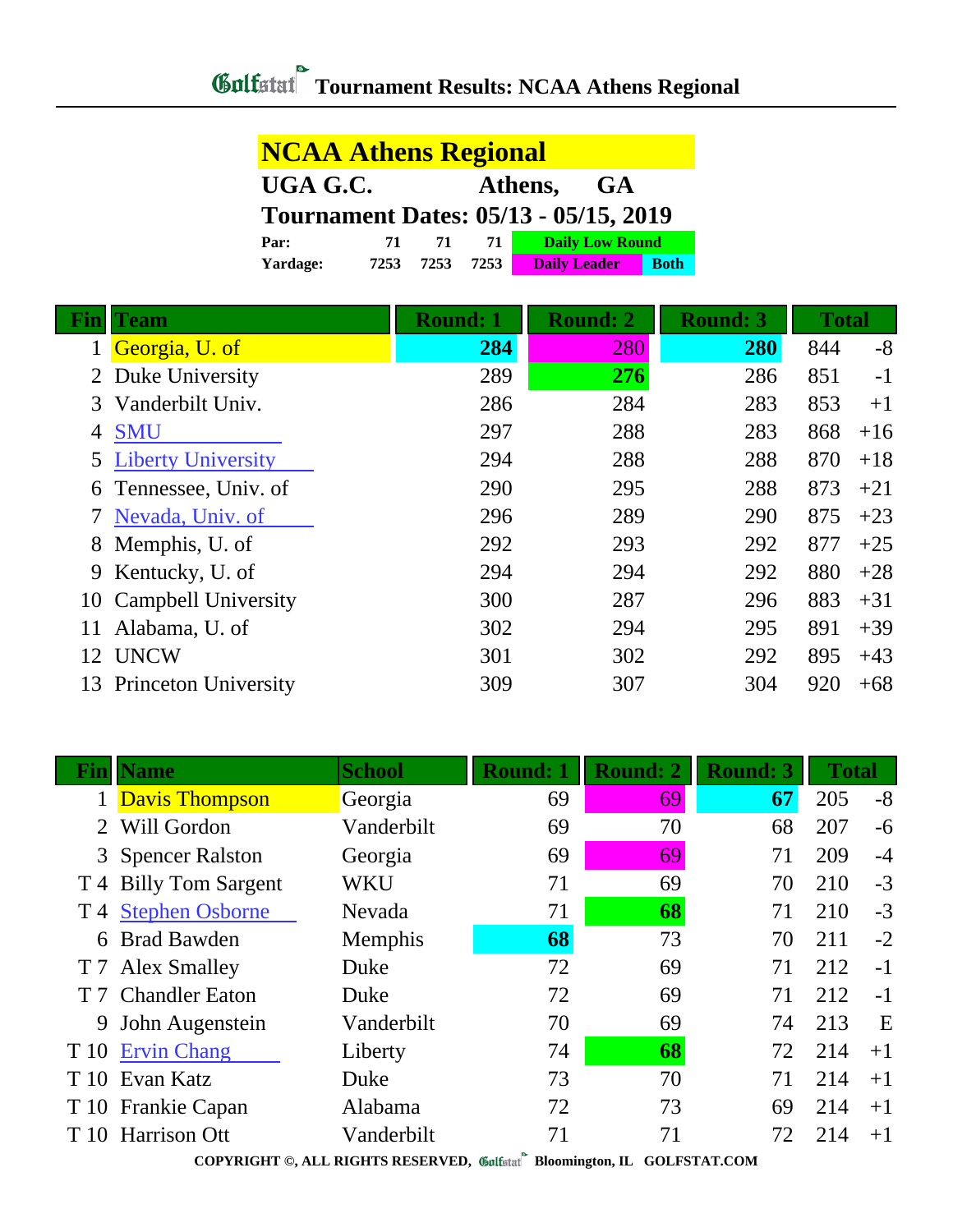## **Gulfatat** Tournament Results: NCAA Athens Regional

| Fin  | <b>Name</b>               | <b>School</b>     | <b>Round: 1</b> | <b>Round: 2</b> | <b>Round: 3</b> | <b>Total</b> |      |
|------|---------------------------|-------------------|-----------------|-----------------|-----------------|--------------|------|
| T 10 | <b>Kieran Vincent</b>     | Liberty           | 72              | 69              | 73              | 214<br>$+1$  |      |
| T 10 | <b>Steven DiLisio</b>     | Duke              | 73              | 68              | 73              | 214<br>$+1$  |      |
| T 10 | <b>Trent Phillips</b>     | Georgia           | 72              | 73              | 69              | 214<br>$+1$  |      |
| 17   | <b>Tripp Summerlin</b>    | <b>UNCW</b>       | 76              | 72              | 67              | 215<br>$+2$  |      |
| T 18 | <b>Logan Sowell</b>       | Charleston        | 73              | 70              | 73              | 216<br>$+3$  |      |
| T 18 | <b>Maximillian Mehles</b> | Kentucky          | 73              | 70              | 73              | 216<br>$+3$  |      |
| T 18 | <b>Noah Goodwin</b>       | <b>SMU</b>        | 70              | 71              | 75              | 216<br>$+3$  |      |
| T 21 | <b>Blake McShea</b>       | <b>UNCW</b>       | 73              | 72              | 72              | 217<br>$+4$  |      |
| T 21 | <b>Gabe Lench</b>         | Liberty           | 73              | 73              | 71              | 217<br>$+4$  |      |
| T 21 | <b>Hunter Wolcott</b>     | Tennessee         | 72              | 75              | 70              | 217<br>$+4$  |      |
| T 21 | <b>Rhys Nevin-Wharton</b> | Tennessee         | 71              | 72              | 74              | 217<br>$+4$  |      |
| T 25 | <b>Eduardo Carrete</b>    | Jack'ville        | 73              | 71              | 74              | 218<br>$+5$  |      |
| T 25 | Keller Harper             | Furman            | 73              | 75              | 70              | 218<br>$+5$  |      |
| T 25 | <b>Ollie Osborne</b>      | <b>SMU</b>        | 76              | 73              | 69              | 218<br>$+5$  |      |
| T 28 | <b>Adrien Pendaries</b>   | Duke              | 72              | 71              | 76              | 219          | $+6$ |
| T 28 | <b>Jesper Svensson</b>    | Campbell          | 71              | 72              | 76              | 219          | $+6$ |
| T 28 | <b>McClure Meissner</b>   | <b>SMU</b>        | 76              | 71              | 72              | 219          | $+6$ |
| T 28 | Nolan Ray                 | Tennessee         | 74              | 74              | 71              | 219<br>$+6$  |      |
|      | T 28 Pontus Nyholm        | Campbell          | 72              | 71              | 76              | 219          | $+6$ |
| T 33 | <b>Ben Wong</b>           | <b>SMU</b>        | 75              | 77              | 68              | 220<br>$+7$  |      |
| T 33 | Jordan Warnock            | <b>USCUpstate</b> | 73              | 74              | 73              | 220<br>$+7$  |      |
| T 33 | <b>Wilson Furr</b>        | Alabama           | 74              | 71              | 75              | 220<br>$+7$  |      |
|      | T 36 Brayden Garrison     | Tennessee         | 73              | 75              | 73              | 221          | $+8$ |
|      | T 36 Brett McLamb         | Campbell          | 80              | 69              | 72              | 221          | $+8$ |
|      | T 36 Fred Allen Meyer     | Kentucky          | 74              | 77              | 70              | 221          | $+8$ |
|      | T 36 Jacob Eklund         | Kansas St.        | 74              | 72              | 75              | 221          | $+8$ |
| T 36 | <b>Jeremy Gandon</b>      | Kansas St.        | 76              | 71              | 74              | 221          | $+8$ |
|      | T 36 Sam Harned           | Nevada            | 75              | 73              | 73              | 221          | $+8$ |
| T 42 | <b>Joey Vrzich</b>        | Nevada            | 76              | 74              | 72              | 222<br>$+9$  |      |
|      | T 42 Reid Davenport       | Vanderbilt        | 77              | 75              | 70              | 222          | $+9$ |
|      | T 44 Lukas Euler          | Kentucky          | 74              | 75              | 74              | $223 + 10$   |      |
|      | T 44 Patrick Martin       | Vanderbilt        | 76              | 74              | 73              | $223 + 10$   |      |
|      | T 46 Chase Harris         | Memphis           | 78              | 71              | 75              | $224 + 11$   |      |
|      | T 46 Jake Mayer           | Princeton         | 75              | 73              | 76              | $224 + 11$   |      |
|      | T 46 John Gough           | Charlotte         | 74              | 75              | 75              | $224 + 11$   |      |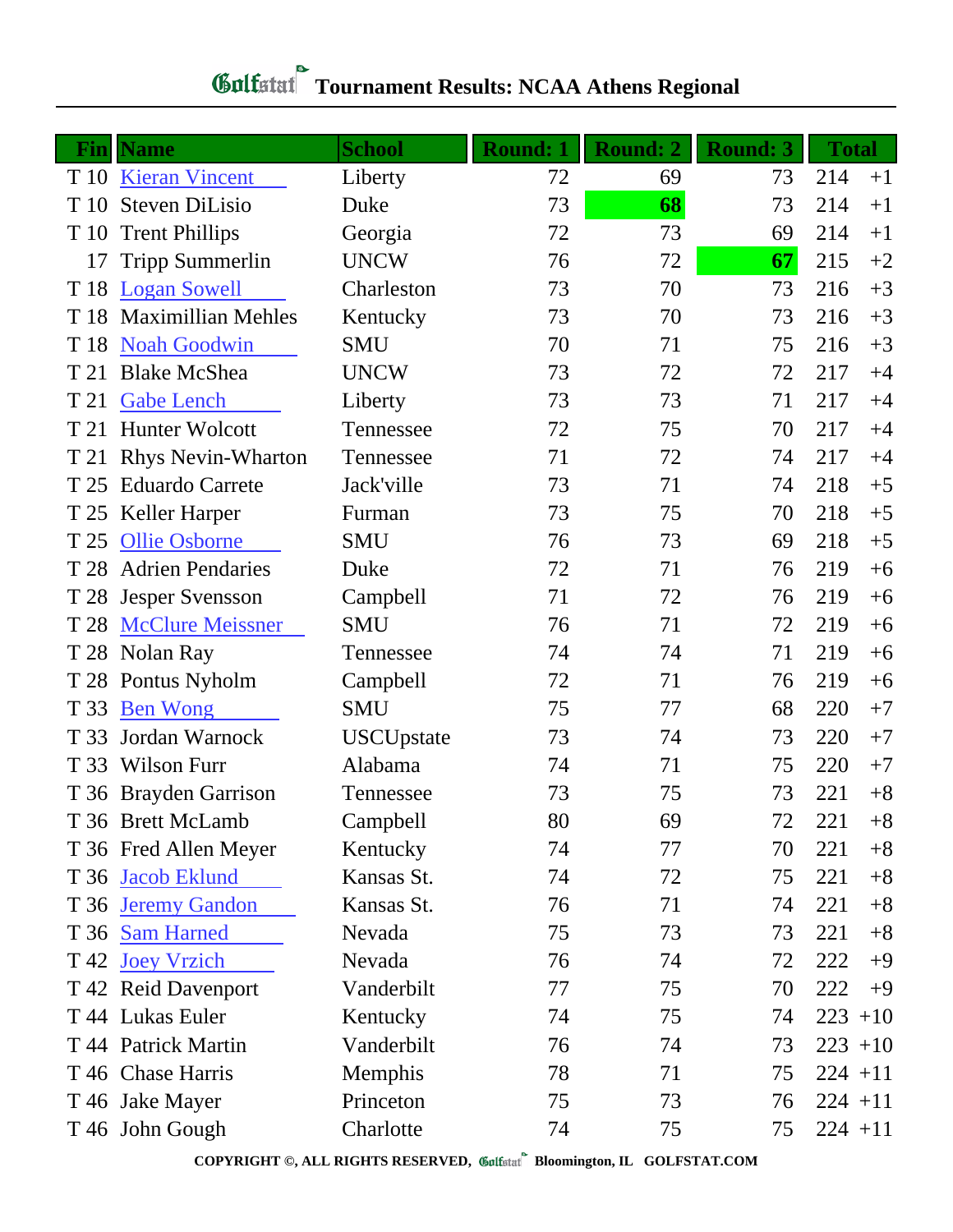| Fin             | <b>Name</b>               | <b>School</b> | <b>Round: 1</b> | <b>Round: 2</b> | <b>Round: 3</b> | <b>Total</b> |
|-----------------|---------------------------|---------------|-----------------|-----------------|-----------------|--------------|
|                 | T 46 Roland Massimino     | Kansas St.    | 76              | 75              | 73              | $224 + 11$   |
| T 46            | <b>Tony Gil</b>           | Nevada        | 74              | 74              | 76              | $224 + 11$   |
| T <sub>46</sub> | Will Kahlstorf            | Georgia       | 74              | 69              | 81              | $224 + 11$   |
|                 | T 52 Alexandre Fuchs      | Liberty       | 75              | 78              | 72              | $225 + 12$   |
| T 52            | <b>Jackson Markham</b>    | <b>SMU</b>    | 78              | 73              | 74              | $225 + 12$   |
|                 | T 52 Prescott Butler      | Alabama       | 81              | 74              | 70              | $225 + 12$   |
|                 | T 52 Tyler Johnson        | Tennessee     | 75              | 74              | 76              | $225 + 12$   |
| 56              | <b>Trevor Phillips</b>    | Georgia       | 75              | 78              | 73              | $226 + 13$   |
| T 57            | Jonathan Yaun             | Liberty       | 75              | 78              | 74              | $227 + 14$   |
| T 57            | Max Theodorakis           | Campbell      | 78              | 77              | 72              | $227 + 14$   |
| 59              | Isaiah Jackson            | Memphis       | 76              | 77              | 76              | $229 + 16$   |
| T <sub>60</sub> | A. Segundo Oliva Pin      | <b>UNCW</b>   | 74              | 81              | 75              | $230 + 17$   |
|                 | T 60 Cullan Brown         | Kentucky      | 79              | 72              | 79              | $230 + 17$   |
|                 | T 62 Amarin (R Kraivixien | Campbell      | 79              | 75              | 77              | $231 + 18$   |
|                 | T 62 Guillaume Chevalier  | Memphis       | 72              | 79              | 80              | $231 + 18$   |
| T 64            | Jake DeZoort              | Alabama       | 75              | 76              | 81              | $232 + 19$   |
| T 64            | Will Halamndaris          | Lafayette     | 79              | 75              | 78              | $232 + 19$   |
| 66              | <b>Jack Roberts</b>       | Princeton     | 78              | 78              | 77              | $233 + 20$   |
| T 67            | Max Ting                  | Princeton     | 80              | 79              | 75              | $234 + 21$   |
| T 67            | <b>Sam Meek</b>           | Nevada        | 80              | 80              | 74              | $234 + 21$   |
| T 67            | <b>Stephen Saleeby</b>    | <b>UNCW</b>   | 79              | 77              | 78              | $234 + 21$   |
| 70              | Sam Clayman               | Princeton     | 77              | 82              | 76              | $235 + 22$   |
| 71              | Evan Quinn                | Princeton     | 79              | 77              | 81              | $237 + 24$   |
|                 | 72 Reese McFarlane        | <b>UNCW</b>   | 78              | 81              | 79              | $238 + 25$   |
|                 | <b>DNF</b> Alex Green     | Alabama       |                 | 83              | 82              |              |
|                 | DNF Borja Martin          | Memphis       | 76              |                 |                 |              |
|                 | DNF Josh Sedeno           | Alabama       | 83              |                 |                 |              |
|                 | <b>DNF</b> Matt Liston    | Kentucky      | 73              | 82              |                 |              |
|                 | <b>DNF</b> Nick Giles     | Memphis       |                 | 72              | 71              |              |
|                 | <b>DNF</b> Zach Norris    | Kentucky      |                 |                 | 75              |              |

## **Tournament Results: NCAA Athens Regional**

Round: 1 Round: 2 Round: 3 Total

**TEAM STATISTICS:**

Average Score: 294.92 290.54 289.92 291.79

**COPYRIGHT ©, ALL RIGHTS RESERVED, Bloomington, IL GOLFSTAT.COM**